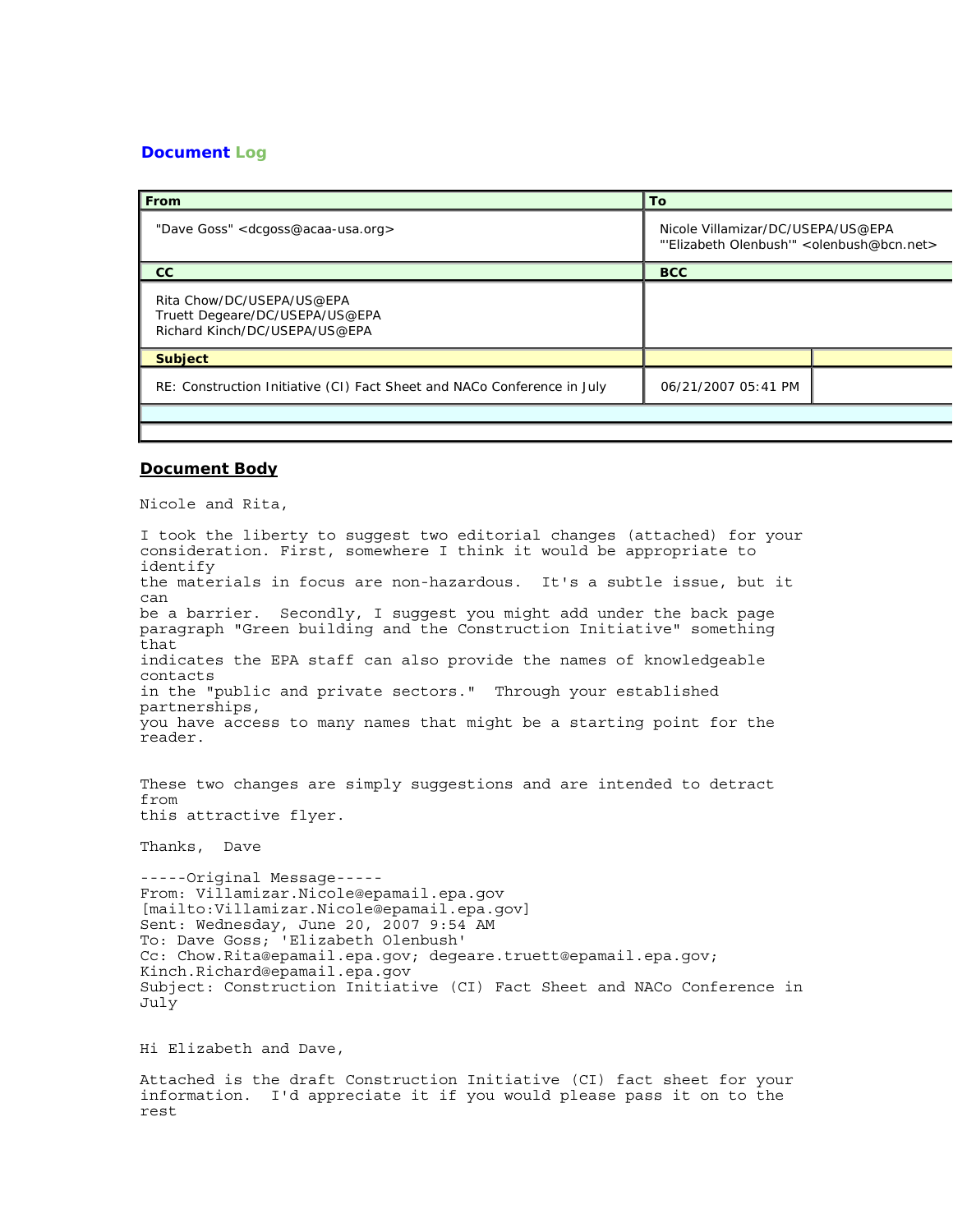of the IRC, thanks!

CI Fact Sheet

This fact sheet is meant to provide a general overview of the CI, without going into much detail about it. The challenge we face is that it needs to be broad enough to be used to engage owners, developers, contractors, and architects, but still interesting and appealing from each of their standpoints. We intend for our application-based fact sheets and FAQ documents (which are currently in the very early stages of development) to complement this general fact sheet. Please keep in mind the fact sheet is still a work in progress, and we plan to coordinate with  $OIII$ communications department to improve the document. For example, under the "how does it work" section, we may want to go into a little more detail on how exactly EPA staff can work with owners, developers, or construction companies to get industrial materials used (i.e. conduct meetings, educational briefings, provide contacts, etc). Additionally, in today's meeting we talked about whether the CI should become a more formal partnership program that other federal agencies or industry associations could cosponsor or endorse. I will discuss this further with EPA management. NACO Conference I was informed by our communications department that I should limit the publications I bring with me to the NACo Conference July 13-17 to those that

are jointly endorsed by EPA and IRC's associations. I plan to bring with me the following:

 EPA's IMR Brochure Draft CI Fact Sheet C2P2 Fact Sheet Green Book (Coal Ash Benefits and Impacts) Fly Ash Facts for Civil Engineers Foundry Sand facts for civil engineers EPA's RCRA In Focus: C&D Recycling

Please let me know if you'd like me to add anything else that we have jointly worked on, either through a grant or otherwise.

(See attached file: Draft CI Fact Sheet\_June\_2007.doc)

Thanks,

Nicole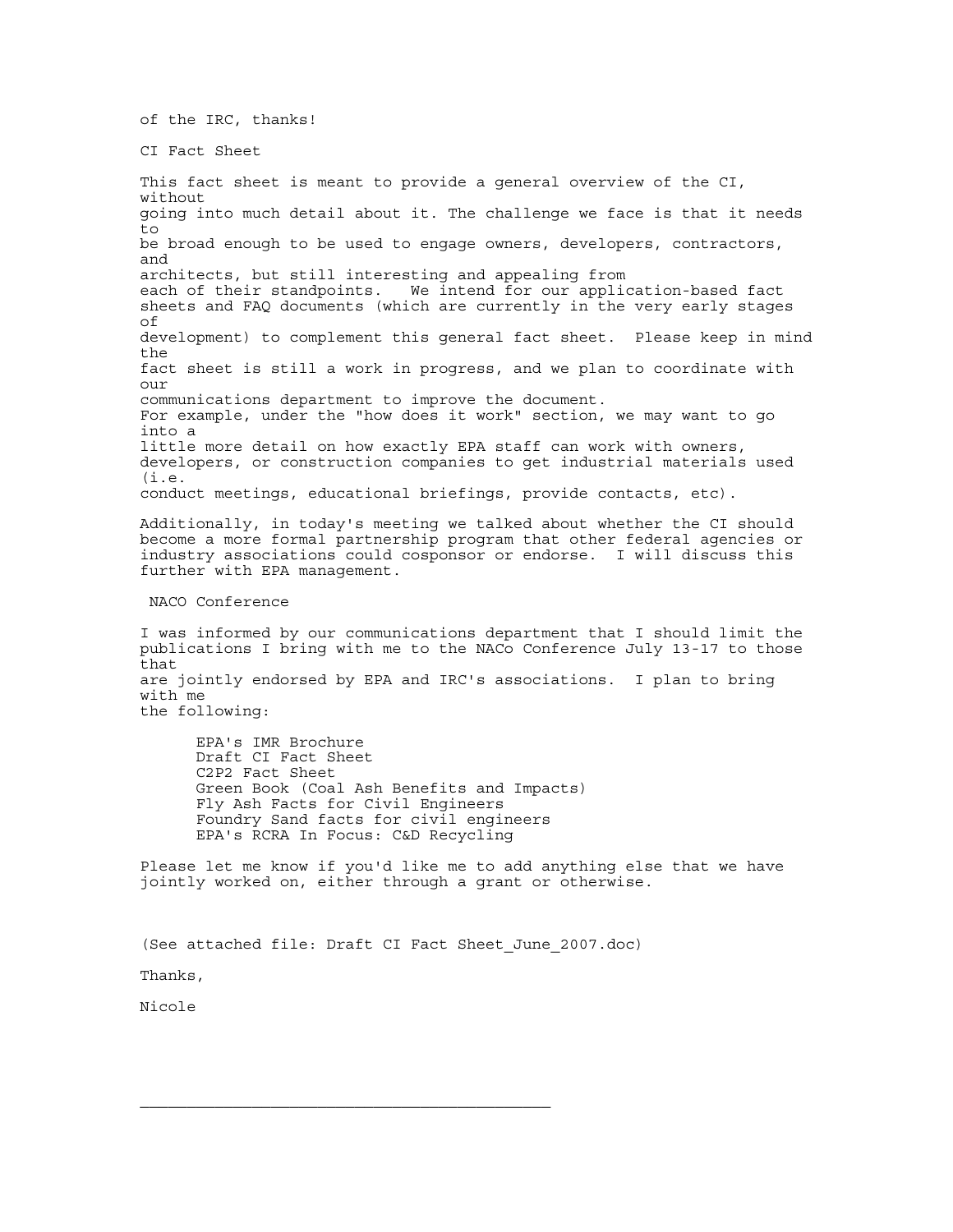Nicole L. Villamizar, Environmental Protection Specialist Presidential Management Fellow Municipal and Industrial Solid Waste Division U.S. EPA Office of Solid Waste (MC: 5306P) 1200 Pennsylvania Ave, NW Washington, DC 20460-0001 Tel: (703) 347-8952 Fax: (703) 605-0595 Email: Villamizar.Nicole@epa.gov

 "Dave Goss" <dcgoss@acaa-usa .org> To Nicole Villamizar/DC/USEPA/US@EPA, PM "'Elizabeth Olenbush'" <olenbush@bcn.net>  $\mathbb{C}^{\infty}$  and  $\mathbb{C}^{\infty}$  and  $\mathbb{C}^{\infty}$  and  $\mathbb{C}^{\infty}$  and  $\mathbb{C}^{\infty}$ subject to the control of the control of the control of the control of the control of the control of the control of the control of the control of the control of the control of the control of the control of the control of t

RE: IMR Markets in the DC area?

Nicole,

Fly ash is available from locations in Maryland, Pennsylvania and Virginia. I think there is a tendency for granulated blast furnace to be used in the DC area. The same is true for bottom ash and some gypsum materials. We have a number of marketers that are very active between the mason Dixon line<br>and New England. Take names and we can connect them as needed.

Have a great weekend.

Dave ACAA 720-870-7897

-----Original Message----- From: Villamizar.Nicole@epamail.epa.gov [mailto:Villamizar.Nicole@epamail.epa.gov] Sent: Friday, June 01, 2007 2:17 PM To: Elizabeth Olenbush; Dave Goss Subject: IMR Markets in the DC area?

Hi Elizabeth and Dave,

Hope you're doing well and looking forward to talking next week.